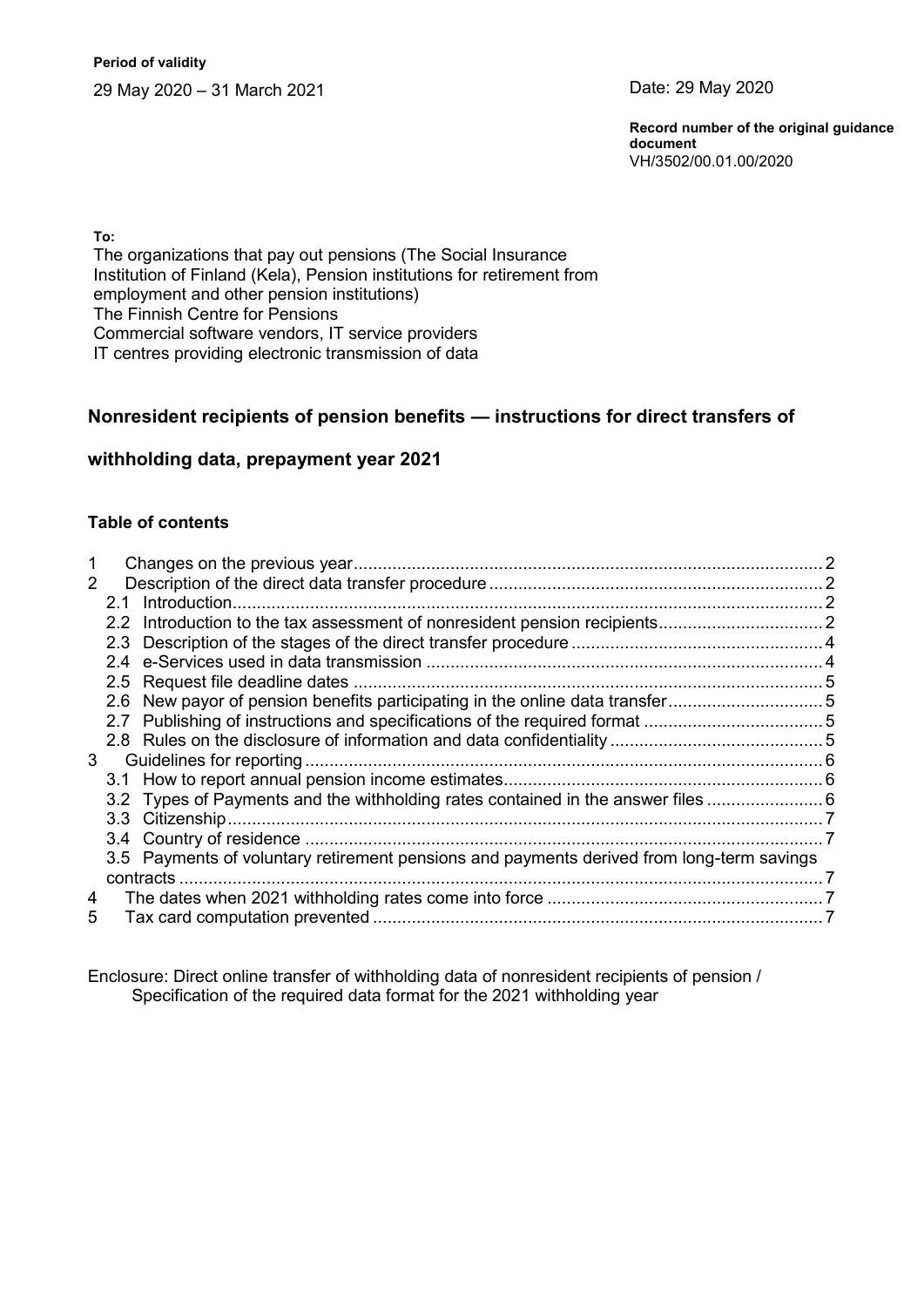# **Nonresident recipients of pension benefits — instructions for direct transfers of withholding data, prepayment year 2021**

This document discusses the direct data transfer with which the withholding information for non-resident pensioners can be transmitted for the 2021 year of payment and withholding. The payors or filers who request data transfer will receive the withholding rates in answer to their requests. This information is computed once a year (the information is also known as 'basic tax-card information'). This document does not concern the online transfer of information relating to revised tax cards.

## <span id="page-1-0"></span>**1 Changes on the previous year**

A number of annual changes to the specification has been made for the year 2021. However, it still has the same structure as previously.

Updates were made to the guidance on how to sign in securely. For more information on how filers must identify themselves electronically, on the requirements on the Role to be selected, and on the information flow's check routine for authorizations, [click here](https://www.ilmoitin.fi/webtamo/sivut/IlmoituslajiRoolit;jsessionid=3E2A091D1B46C512726DAD05C4B96D3D?kieli=en).

This specification's exact period of validity is as follows: This specification sets out the requirements of file formatting that come into force 29 September 2020 and continue to be in force until a new version of this specification is released.

The last date for direct online transfer requests is 9 November 2020 (which also is the deadline for informing the Tax Administration of the pensioners' income).

# <span id="page-1-1"></span>**2 Description of the direct data transfer procedure**

## <span id="page-1-2"></span>**2.1 Introduction**

The procedure discussed in this document is the e-filed request, and the online answer to the request, that enables payors of pension benefits to receive the withholding rates and other information that they will need for each recipient of pension. The requests are made once a year.

This document only describes the request file in the case of nonresident pensioners. Consequently, if the individual concerned continues to be a tax resident of Finland, the request file must be set up as instructed in "Finnish resident recipients of pension benefits — instructions for direct online transfers"; translation into English is available.

## <span id="page-1-3"></span>**2.2 Introduction to the tax assessment of nonresident pension recipients**

The nonresident recipients of pensions are individuals who live outside Finland. However, if a Finnish citizen leaves Finland for another country, he or she will continue to be a tax resident of Finland during the calendar year when they left and for three years after the end of that year.

Finnish citizens who have left Finland may request for tax treatment as nonresidents prior to the close of the three-year period after the calendar year of leaving if they can show proof that they no longer have substantial ties with Finland. "Substantial ties" may refer to a house or apartment in Finland if it is reserved for their own use, or to a wife or husband who continues to live in Finland. Permanent departure from Finland usually means a situation where a pensioner has filed an official notification of moving away from Finland to the Population Register System.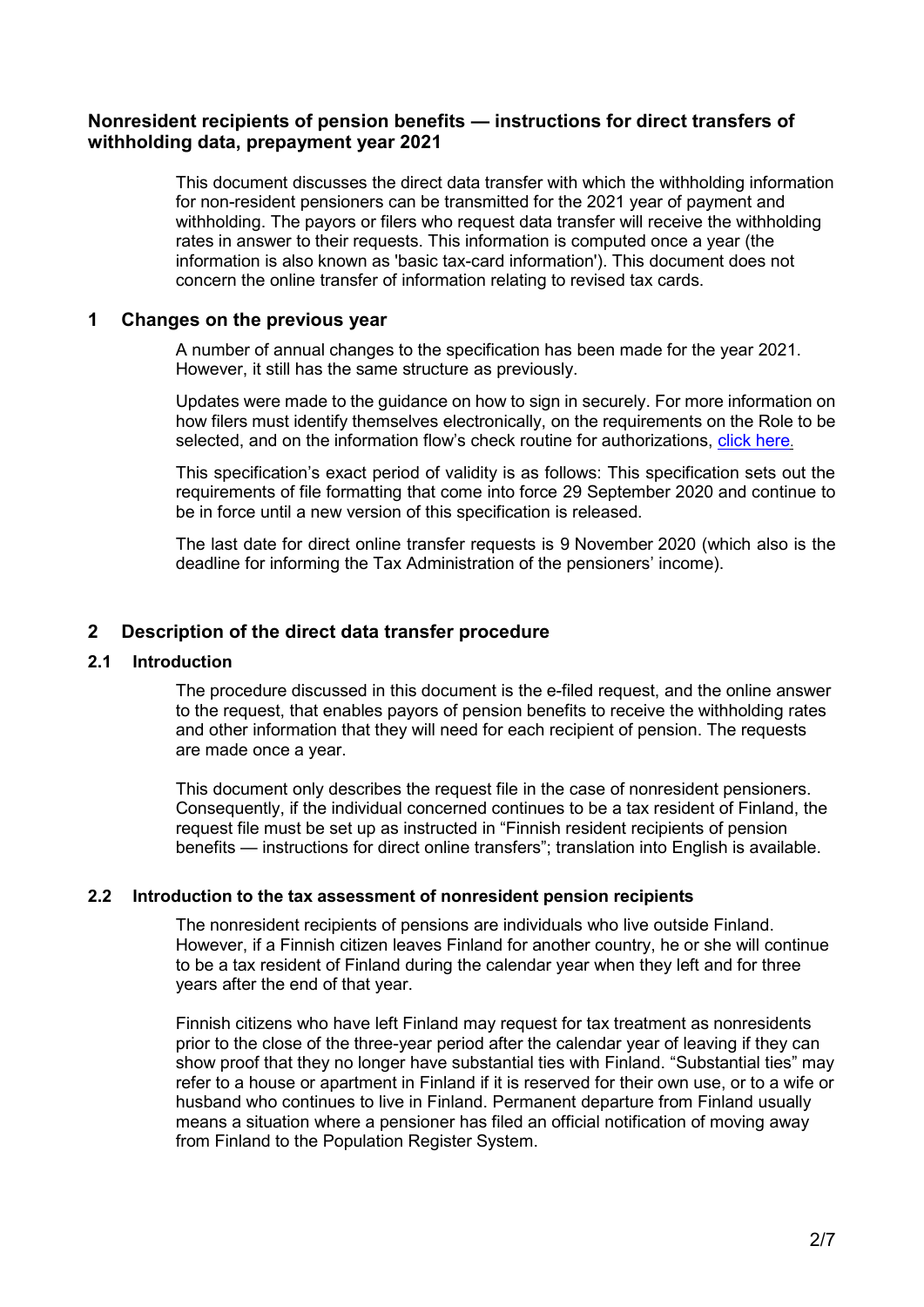Finnish citizens become tax nonresidents of Finland when three (3) full calendar years have elapsed after the date when they moved away to live in another country. However, in exceptional cases, due to an official demand by tax authorities, tax residency in Finland can be regarded as continuing longer. Tax authorities are legally required in such a case to present proof that the individual continues to maintain substantial ties with Finland.

**When the individual who leaves is a Finnish citizen and is paid Finland-sourced pensions, the payor must use the request file for residents (not nonresidents) during the three calendar years that follow the date of leaving Finland.** Only in the case that the individual has delivered the payor his or her tax card that requires tax treatment as a nonresident (called *rajoitetusti verovelvollisen muutosverokortti* in Finnish), or alternatively a tax-at-source card (called *lähdeverokortti* in Finnish) for other income types, the payor can use the request file for nonresidents for the purpose of asking for withholding information.

**For the fourth calendar year following the end of a Finnish citizen's year of leaving Finland, the payor must use the request file for nonresidents.** However, if the payor has received information from the Population Register Centre stating that the individual has returned to Finland to live, the payor must again use the request file for residents.

> **Example 1:** An individual pension recipient leaves Finland 1 August 2017 to start living in Spain. He is a citizen of Finland, and he continues to keep an apartment in Finland, ready for his personal use. The conclusion is that he will continue to be a tax resident up to the end of 2017 and through 2018, 2019 and 2020. Starting 2021, he will be a nonresident.

> The fact that a house or apartment remains in Finland is a substantial tie that would make it impossible before 2021 to consider this individual as a nonresident, even if he were to submit a claim for such treatment. Thus, the payor must use the residents' request files for 2018 to 2020 and move on to using the nonresidents' request file as of 2021 when asking the Tax Administration to deliver withholding data for this individual.

If a citizen of another country (who has lived in Finland) leaves, in order to start living in another country, he or she will normally become a nonresident as of the date of leaving. Other nonresidents include all the individuals living in other countries who receive pension from Finnish sources who have never lived in Finland.

#### **Consequently, the payor must use the nonresidents' request file.**

**Example 2:** An individual pension recipient who has lived in Finland moves to Sweden on 1 August 2019. His citizenship is Swedish. The conclusion is that he will be a nonresident starting on the date when he leaves. This means that the payor must use the nonresidents' request files for 2020, and onwards, when asking the Tax Administration to deliver withholding information for him.

The format of the electronic request file designed for nonresidents must match the specification of the required format and be set up as instructed in this document. Similarly, the format of the electronic request file designed for residents must match the appropriate specification of the required format, and be set up as instructed in Finnish resident recipients of pension benefits — instructions for direct online transfers of withholding data; translation in English is available.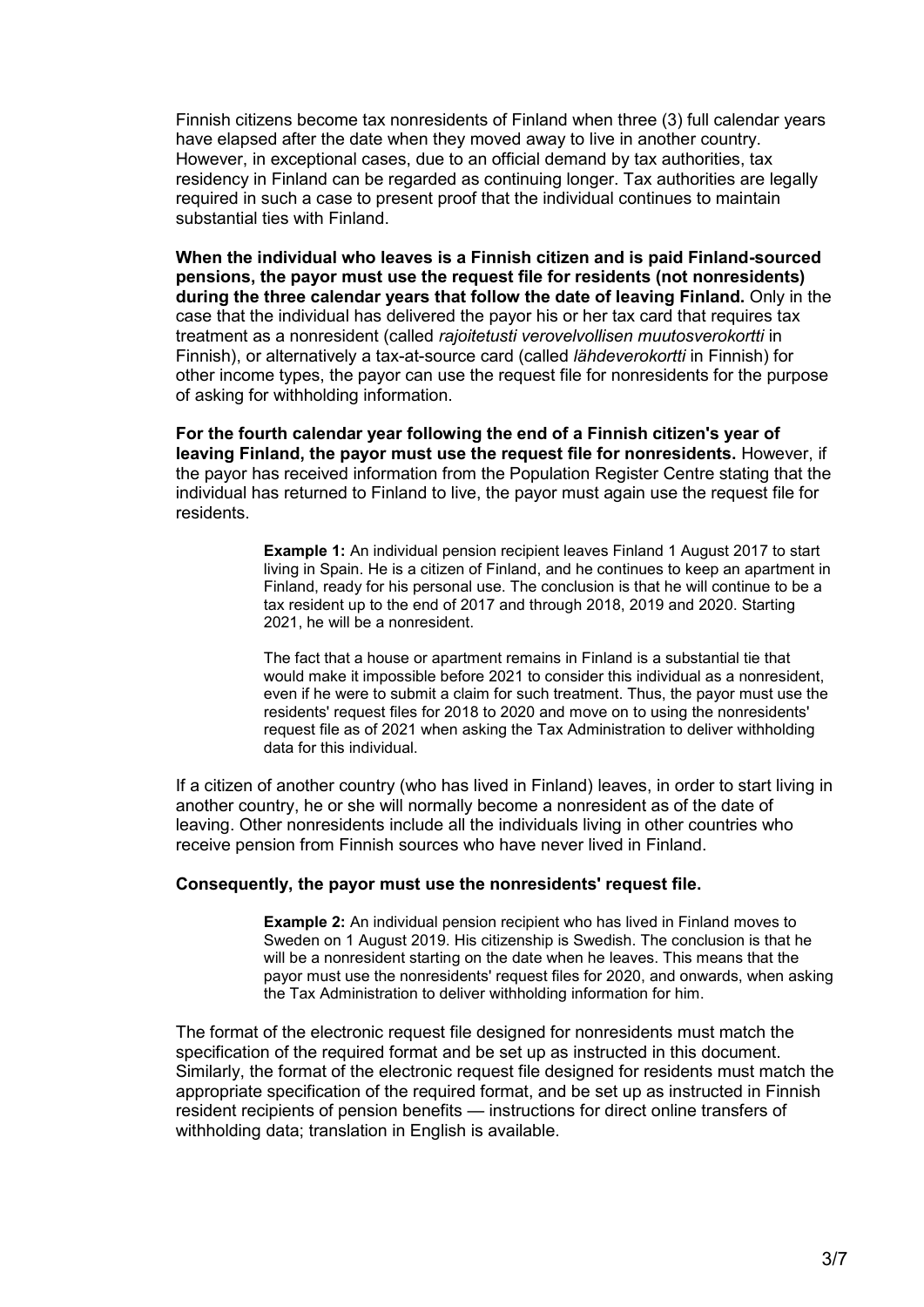The Finnish legal act governing the tax assessment of nonresident pension recipients has been the act on assessment procedure (Verotusmenettelylaki) as of 2006, i.e. the same legal act governs the tax assessment of both residents and nonresidents. The 2014 amendments of the Act on the Taxation of Nonresidents' Income and Capital (Lähdeverolaki 627/1978) do not concern recipients of pension. The procedure that concerns nonresident recipients has remained the same as previously. The Tax Administration assesses the taxes of nonresident individuals on the basis of the data received from the payors in their Annual Information Returns and on the basis of taxreturn information, originating from the individual taxpayers themselves. The earlier requirement to always notify the Tax Administration of address changes and change dates has ceased to be in force in 2013.

#### <span id="page-3-0"></span>**2.3 Description of the stages of the direct transfer procedure**

We send back the answer files with withholding data in response to the specific request files that the payors have submitted. The requests include specific references to individual recipients of pensions. These individuals must have Finnish personal identity codes. The request files discussed in this document must comply with the data transfer requirements outlined in the Specification. They must be set up as instructed, and sent to the Tax Administration over an online connection. The request files that concern nonresidents cannot be combined with residents' request files. To facilitate accurate computations of withholding rates, the information in the request files must include payor-submitted estimates of annual gross pension incomes along with other facts as specified.

#### <span id="page-3-1"></span>**2.4 e-Services used in data transmission**

To send the data to us, use the ilmoitin.fi gateway maintained by the Tax Administration, or use a service offered by a Tyvi service provider. Filings via any other data medium such as a CD-rom or a USB memory device are not accepted. More information on electronic filing is available at ilmoitin. fi and tyvi. fi en.

In order for the data transmission to succeed, the payor's accounting software must be able to create files that comply with the requirements of the Specification. It is the task of commercial software vendors or system administrators to make sure of this. It is the responsibility of the payor or his representative, in charge of submittals, that the e-file is successfully sent either via Ilmoitin.fi or via Tyvi services.

Commercial software vendors must run the necessary checks (at Ilmoitin.fi > *Check*) on the files before sending them for the first time. This step will ensure a secure, fast and reliable transmission of data.

Send your filing to the Tax Administration only once. It is the responsibility of the party submitting the details to ensure that the data are correct.

To sign in securely to the e-Services, the payors of pensions or the IT service centre must obtain a User ID and/or authorisation from the company they represent. Tax Administration e-Services require secure sign-in. For more information, please visit the [suomi.fi](https://www.suomi.fi/frontpage) or [yritys.tunnistus.fi](https://yritys.tunnistus.fi/) websites.

We send back our answer files to payors using the same data transfer service as they had used. The Tax Administration will respond to the requests no later than two weeks in advance of the effective date of the new withholding rates. The payors will receive answer files complete with withholding data. However, this requires that the payorsubmitted request file had arrived on time and was free of errors.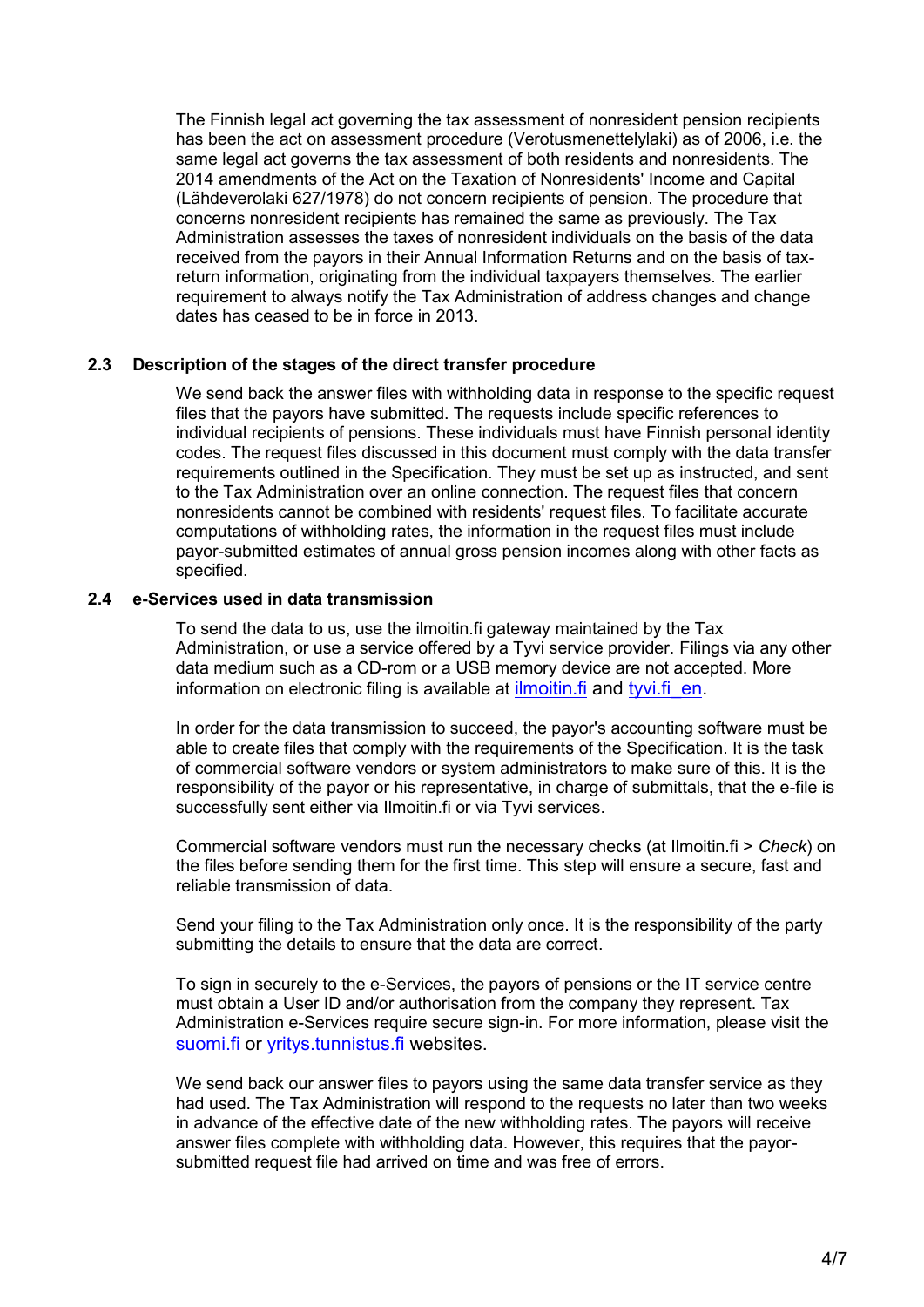Specifications are on a separate memorandum, listing all the required data elements and explaining the structure and formats of the request file.

#### <span id="page-4-0"></span>**2.5 Request file deadline dates**

The deadline for submittal of electronic files to request the withholding information is **9 November 2020**.

The deadline has been set to match the usual yearly schedule where the effective date of individual taxpayers' 2021 withholding rates is 1 February 2021. The deadline also satisfies the requirement that the Tax Administration must have enough pension income estimates available before its annual computer runs in which the following year's withholding rates are determined.

## <span id="page-4-1"></span>**2.6 New payor of pension benefits participating in the online data transfer**

There is no need to sign a contract with the Tax Administration when you participate in the online data exchange with request-and-answer files for the first time. However, participants must follow the instructions and their updates closely.

The Finnish Business ID is the identifier of the payor, filer  $-$  i.e. of the pension institution. **The Business ID that you submit must be the currently valid one**. Based on the Business ID information, the system will print the payor's name on the letters that the Tax Administration will send to the pension recipients. They both show the withholding rates to be applied and contain explanations of the principles of calculation. Accordingly, it is very important that all pension institutions and other payors of pensions always keep the Tax Administration up to date.

This means that any address changes or business name changes should be reported to us promptly and in writing.

The Tax Administration's contact information can be found in the specification of the required data format.

## <span id="page-4-2"></span>**2.7 Publishing of instructions and specifications of the required format**

Instructions and Specifications are posted each year at tax.fi > About us > > Information and material on taxation > [IT\\_developers](http://www.vero.fi/fi-FI/Syventavat_veroohjeet/Sahkoinen_asiointi/Kehittajat) > [Data\\_format\\_specifications](http://www.vero.fi/fi-FI/Syventavat_veroohjeet/Sahkoinen_asiointi/Kehittajat/Tietuekuvaukset) > [Direct data transfers and other e-filings.](https://www.vero.fi/en/About-us/information_and_material_on_taxatio/it_developer/data-format-specifications/specifications__direct_data_transfers_a/)

Instructions are issued in new versions every year because there is some variation from year to year due to the irregularity associated with withholding rates, the dates when new tax cards and withholding rates come into effect, and the deadline dates for the filing of direct-transfer requests. Commercial software vendors, payors of pensions and all other preparers of request files should therefore adapt to regularly occurring changes of data formats every year. Ordinarily, the updates of instructions and guidance are published in August or September.

For more information, see tax.fi > About us > Information and materials on taxation > IT developers > e-File > Electronic filing of information returns – General description.

## <span id="page-4-3"></span>**2.8 Rules on the disclosure of information and data confidentiality**

The Tax Administration delivers withholding data by direct online transfer to payors under section 17 (1), paragraph 2 of the Act on the Public Disclosure and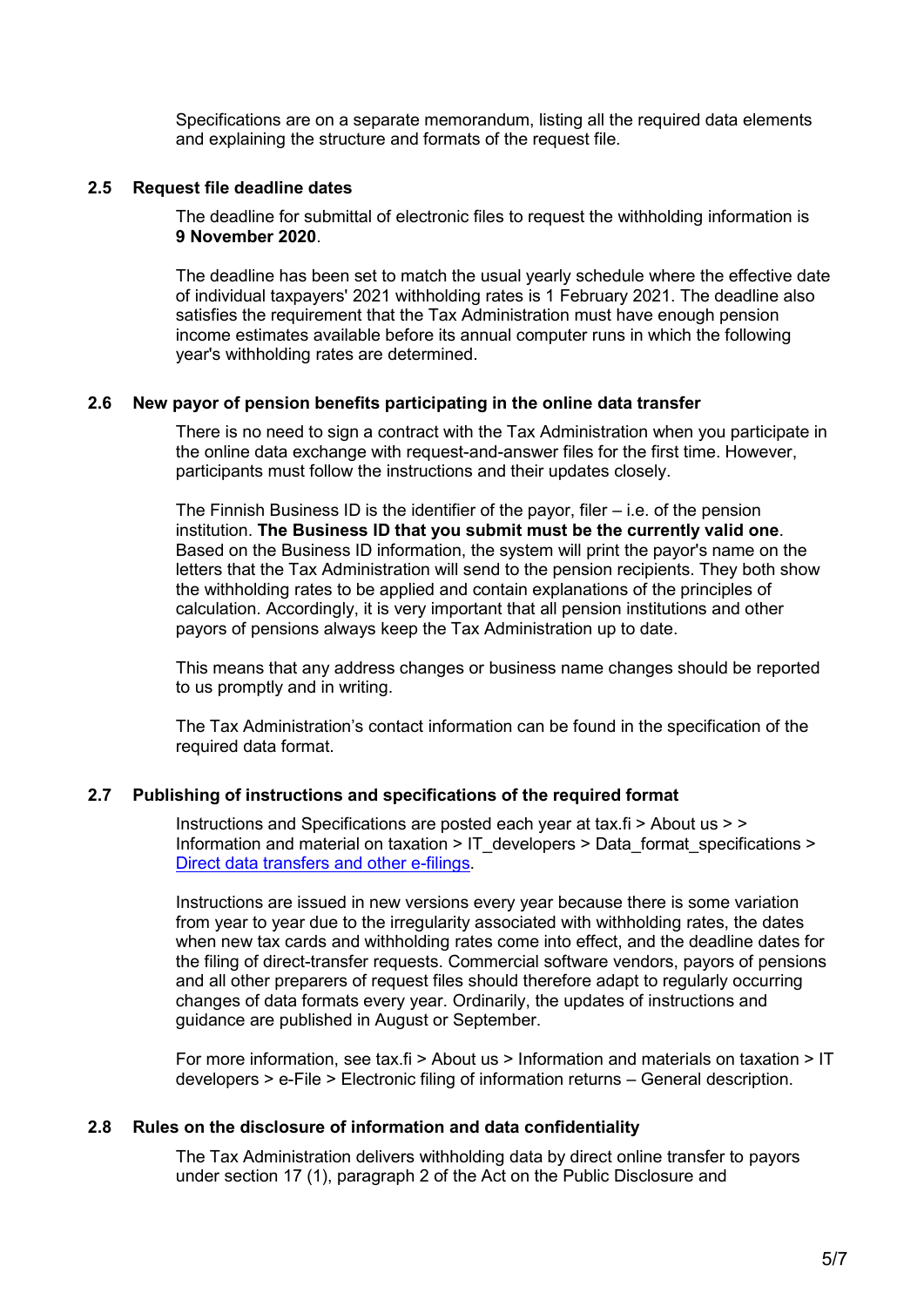Confidentiality of Tax Information (1346/1999). Notwithstanding the confidentiality obligation, the Tax Administration may disclose information to payors on the withholding tax rate and other information required for payment of withholding tax related to taxpayers as specified by the payor.

Payors have the right to collect the data that are needed for withholding, and the right to store such data in their accounting systems. The request filing must be limited to cover the individuals who actually are paid pensions at the time when the withholding data is in force. If any organisation or individual maintains a register in such a way that neglect is evident with respect to the protection of personal information of natural persons within the meaning of the EU General Data Protection Regulation 2016/679 (GDPR) and the Finnish Data Protection Act (1050/2018), it is regarded as a punishable offence involving an obligation to pay damages.

The withholding data transmitted to the payors are confidential. Pursuant to § 12 of the Act on Public Disclosure and Confidentiality of Tax Information, they may not be used for any other purposes than what is their intended purpose. The only permissible purpose is the withholding of tax.

Provisions on non-disclosure and prohibition of information misuse are found in § 22 and § 23 of the Act on the Openness of Government Activities (621/1999). Anyone processing the information must keep it confidential under the provisions of the legislation. They must not use it for their personal benefit or for the benefit of another, nor to the detriment of any third parties.

Whoever handles individual taxpayers' withholding data must also consider the obligations of the Controller of a database within the meaning of the Decree on personal data and the Personal Data Act (523/1999), including the obligation to adhere to the agreed purposes of use, the obligation to protect the data, and the requirement of transparency, the obligation to minimize the extent of stored information, to adhere to exactness, restrictions of storage times, integrity and confidentiality.

When any information becomes obsolete and unnecessary, delete it from the system.

The confidentiality requirements and the additional requirements of the above legal acts concern all those who work with withholding information at pension institutions, accounting firms or IT centres.

The database of the Tax Administration makes a log of the users who send in request filings and of the pension institutions (and others) who have been given the withholding data.

# <span id="page-5-0"></span>**3 Guidelines for reporting**

## <span id="page-5-1"></span>**3.1 How to report annual pension income estimates**

The euro amount of the 2021 annual income must be written as a straight string of numbers with no separator characters between the euros and the cents. If necessary, pad the figure with leading zeroes. The value of position 42 – unit of currency must be '1' (the euro).

#### <span id="page-5-2"></span>**3.2 Types of Payments and the withholding rates contained in the answer files**

One request file (or one set of data) can only include one Type of Payment. The answer file will contain the withholding percentage rate to be applied to that Type of